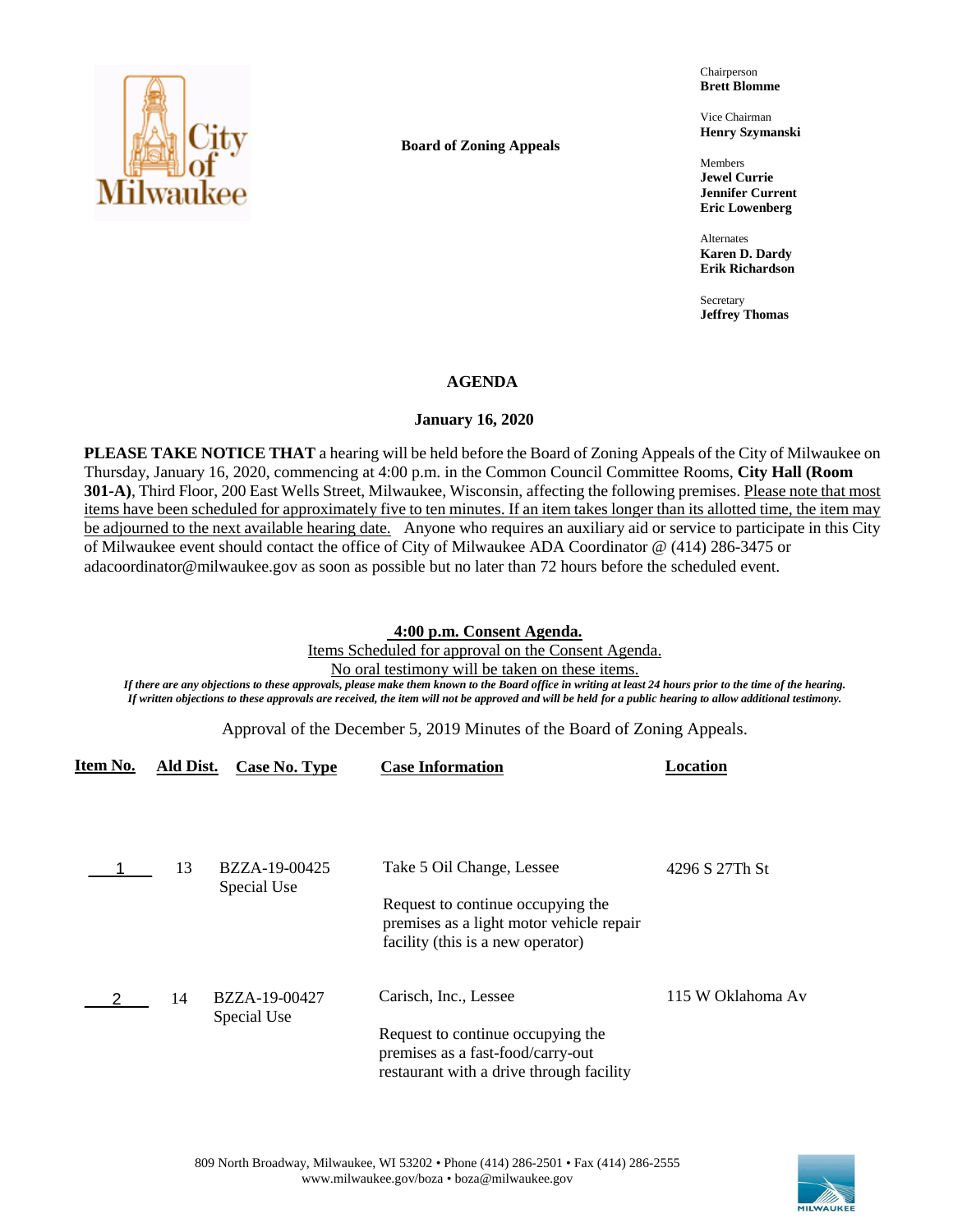| Board of Zoning Appeals, Hearing on Thursday, January 16, 2020 |                |                               |                                                                                                                                                                                                                                                                                                                                                                                                                                                                          |                    |
|----------------------------------------------------------------|----------------|-------------------------------|--------------------------------------------------------------------------------------------------------------------------------------------------------------------------------------------------------------------------------------------------------------------------------------------------------------------------------------------------------------------------------------------------------------------------------------------------------------------------|--------------------|
| Item No. Ald Dist.                                             |                | <b>Case No. Type</b>          | <b>Case Information</b>                                                                                                                                                                                                                                                                                                                                                                                                                                                  | <b>Location</b>    |
|                                                                |                |                               | 4:00 p.m. Consent Agenda (continued)<br>Items Scheduled for approval on the Consent Agenda.<br>No oral testimony will be taken on these items.<br>If there are any objections to these approvals, please make them known to the Board office in writing at least 24 hours prior to the time of the hearing.<br>If written objections to these approvals are received, the item will not be approved and will be held for a public hearing to allow additional testimony. |                    |
| 3                                                              | 14             | BZZA-19-00437<br>Use Variance | Gina Christo dba Chakra's By Sable,<br>Lessee<br>Request to continue occupying the<br>premises as a personal service facility                                                                                                                                                                                                                                                                                                                                            | 3397 S Howell Av   |
|                                                                | 1              | BZZA-19-00412<br>Special Use  | Good Hope Metro, LLC, Lessee<br>Request to continue occupying the<br>premises as a motor vehicle filling<br>station (this is a new operator)                                                                                                                                                                                                                                                                                                                             | 7222 N Teutonia Av |
| 5                                                              | 1              | BZZA-19-00438<br>Special Use  | Kennedy's Fried Chicken, Inc., Lessee<br>Request to continue occupying a portion<br>of the premises as a fast-food/carry-out<br>restaurant (this is a new operator)                                                                                                                                                                                                                                                                                                      | 4928 W Villard Av  |
| 6                                                              | $\overline{c}$ | BZZA-19-00441<br>Special Use  | Villard Food Mart, Inc., Lessee<br>Request to continue occupying the<br>premises as a light motor vehicle filling<br>station with a convenience store (this is a<br>new operator)                                                                                                                                                                                                                                                                                        | 5168 N 76Th St     |
|                                                                | 3              | BZZA-19-00460<br>Use Variance | DIFS, LLC, Prospective Buyer<br>Request to occupy the premises as a<br>general office                                                                                                                                                                                                                                                                                                                                                                                    | 1841 N Prospect Av |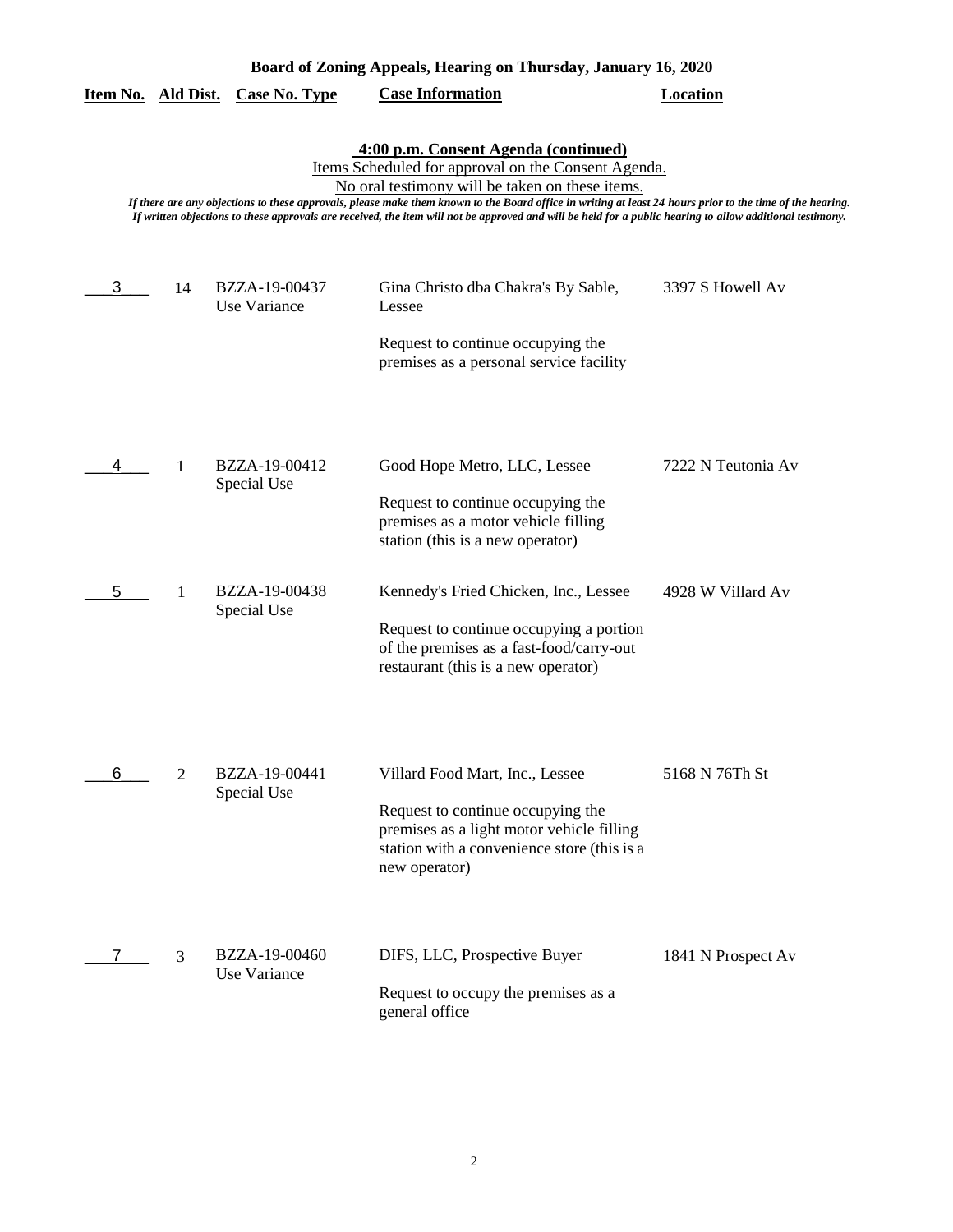|    |                | <u>Item No. Ald Dist. Case No. Type</u> | <b>Case Information</b>                                                                                                                                                                                                                                                                                                                                                                                                                                                  | <b>Location</b>           |
|----|----------------|-----------------------------------------|--------------------------------------------------------------------------------------------------------------------------------------------------------------------------------------------------------------------------------------------------------------------------------------------------------------------------------------------------------------------------------------------------------------------------------------------------------------------------|---------------------------|
|    |                |                                         | 4:00 p.m. Consent Agenda (continued)<br>Items Scheduled for approval on the Consent Agenda.<br>No oral testimony will be taken on these items.<br>If there are any objections to these approvals, please make them known to the Board office in writing at least 24 hours prior to the time of the hearing.<br>If written objections to these approvals are received, the item will not be approved and will be held for a public hearing to allow additional testimony. |                           |
| 8  | 4              | BZZA-19-00440<br>Special Use            | MKE Events, LLC dba RWB Party Bar,<br>Lessee<br>Request to erect two wall signs that are<br>not attached to a flat, opaque wall<br>surface                                                                                                                                                                                                                                                                                                                               | 1044 N Old World Third St |
| 9  | $\overline{4}$ | BZZA-19-00449<br>Special Use            | SKG Parking, LLC, Property Owner<br>Request to continue occupying the<br>premises as a principal use parking lot<br>(this is a new operator)                                                                                                                                                                                                                                                                                                                             | 300 N Van Buren St        |
| 10 | 5              | BZZA-19-00433<br>Use Variance           | DDS Mediaworks, LLC dba Darick<br>Books, Lessee<br>Request to occupy the premises as a<br>personal instruction school                                                                                                                                                                                                                                                                                                                                                    | 2877 N 76Th St            |
| 11 | 5              | BZZA-19-00436<br>Special Use            | TLC Personal Care Agency, LLC,<br>Property Owner<br>Request to continue occupying the<br>premises as a general office                                                                                                                                                                                                                                                                                                                                                    | 8105 W Lisbon Av          |
| 12 | 5              | BZZA-19-00447<br>Special Use            | Tesla, Inc., Lessee<br>Request to continue occupying the<br>premises as a light motor vehicle repair<br>and sales facility (this is a new operator)                                                                                                                                                                                                                                                                                                                      | 12011 W Silver Spring Dr  |

**Board of Zoning Appeals, Hearing on Thursday, January 16, 2020**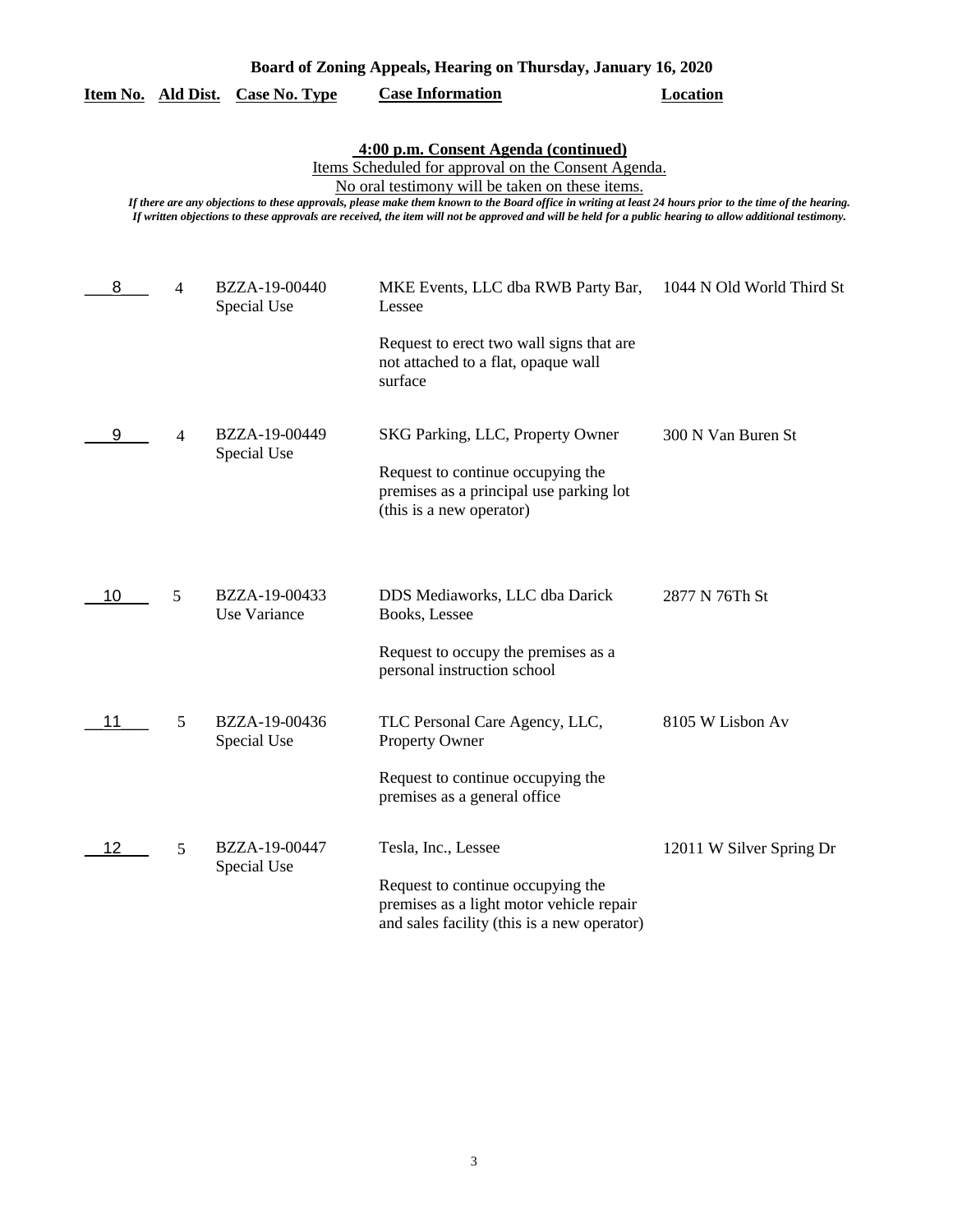| Board of Zoning Appeals, Hearing on Thursday, January 16, 2020 |   |                              |                                                                                                                                                                                                                                                                                                                                                                                                                                                                            |                      |
|----------------------------------------------------------------|---|------------------------------|----------------------------------------------------------------------------------------------------------------------------------------------------------------------------------------------------------------------------------------------------------------------------------------------------------------------------------------------------------------------------------------------------------------------------------------------------------------------------|----------------------|
| Item No. Ald Dist.                                             |   | <b>Case No. Type</b>         | <b>Case Information</b>                                                                                                                                                                                                                                                                                                                                                                                                                                                    | <b>Location</b>      |
|                                                                |   |                              | 4:00 p.m. Consent Agenda. (continued)<br>Items Scheduled for approval on the Consent Agenda.<br>No oral testimony will be taken on these items.<br>If there are any objections to these approvals, please make them known to the Board office in writing at least 24 hours prior to the time of the hearing.<br>If written objections to these approvals are received, the item will not be approved and will be held for a public hearing to allow additional testimony.  |                      |
| 13                                                             | 6 | BZZA-19-00450<br>Special Use | Day to Day Fun Learning, Lessee<br>Request to increase the hours and days of<br>operation from Monday - Friday from<br>5:00 a.m. - midnight to Monday - Friday<br>from 7:00 a.m. - midnight and Saturday<br>to Sunday from 8:00 a.m. - 6:00 p.m., to<br>increase the age of children from<br>infant - 13 years of age to infant - 14<br>years of age, and to continue occupying<br>the premises as a day care center for 29<br>children per shift (this is a new operator) | 2925 N Holton St     |
| 14                                                             | 8 | BZZA-19-00451<br>Special Use | Alvarado Discount Store, LLC, Lessee<br>Request to occupy a portion of the<br>premises as a second-hand store                                                                                                                                                                                                                                                                                                                                                              | 2128 W National Av   |
| 15                                                             | 8 | BZZA-19-00444<br>Special Use | Valle's Auto Sales LLC, Property Owner<br>Request to continue occupying the<br>premises as a light motor vehicle sales<br>facility                                                                                                                                                                                                                                                                                                                                         | 2059 S Muskego Av    |
| 16                                                             | 9 | BZZA-19-00424<br>Special Use | Take 5 Oil Change, Lessee<br>Request to continue occupying the<br>premises as a light motor vehicle repair<br>facility (this is a new operator)                                                                                                                                                                                                                                                                                                                            | 6942 W Brown Deer Rd |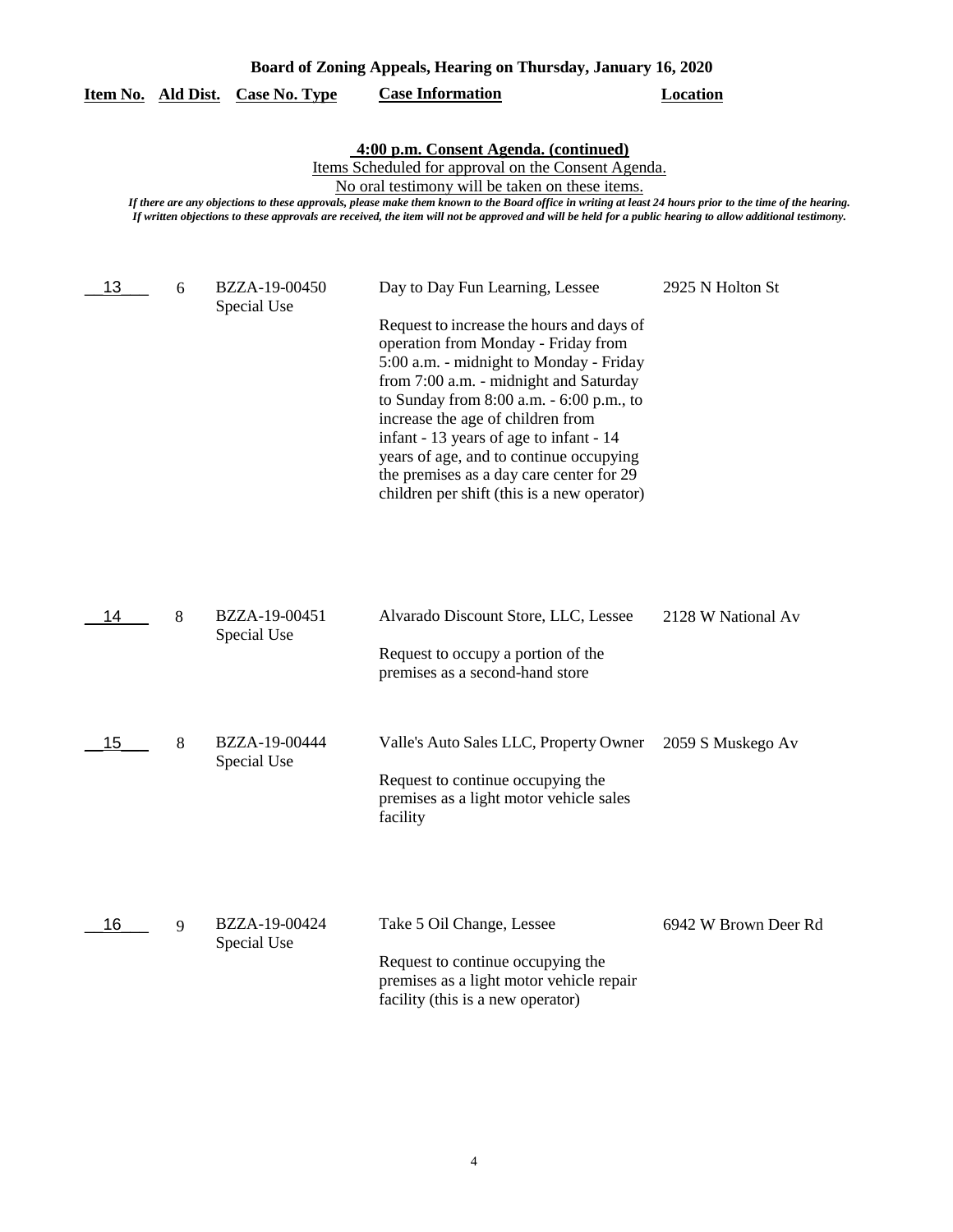| Board of Zoning Appeals, Hearing on Thursday, January 16, 2020 |    |                               |                                                                                                                                                                                                                                                                                                                                                                                                                                                                          |                    |
|----------------------------------------------------------------|----|-------------------------------|--------------------------------------------------------------------------------------------------------------------------------------------------------------------------------------------------------------------------------------------------------------------------------------------------------------------------------------------------------------------------------------------------------------------------------------------------------------------------|--------------------|
| Item No. Ald Dist.                                             |    | <b>Case No. Type</b>          | <b>Case Information</b>                                                                                                                                                                                                                                                                                                                                                                                                                                                  | <b>Location</b>    |
|                                                                |    |                               | 4:00 p.m. Consent Agenda (continued)<br>Items Scheduled for approval on the Consent Agenda.<br>No oral testimony will be taken on these items.<br>If there are any objections to these approvals, please make them known to the Board office in writing at least 24 hours prior to the time of the hearing.<br>If written objections to these approvals are received, the item will not be approved and will be held for a public hearing to allow additional testimony. |                    |
| 17                                                             | 9  | BZZA-19-00432<br>Use Variance | All Walks of Life Childcare, LLC,<br>Lessee                                                                                                                                                                                                                                                                                                                                                                                                                              | 7155 N 43Rd St     |
|                                                                |    |                               | Request to increase the age of children<br>from infant - 12 years of age to<br>infant - 13 years of age, to increase the<br>hours of operation from 6:00<br>a.m. - midnight to 5:30 a.m. - midnight,<br>and continue occupying the premises as<br>a day care center for 150 children per<br>shift operating Monday - Friday (this is a<br>new operator)                                                                                                                  |                    |
| 18                                                             | 11 | BZZA-19-00429<br>Use Variance | Gerald Frank Poborsky dba Park Manor<br>Barber Shop, Property Owner                                                                                                                                                                                                                                                                                                                                                                                                      | 5601 W Oklahoma Av |
|                                                                |    |                               | Request to continue occupying the<br>premises as a personal service facility<br>(barber shop)                                                                                                                                                                                                                                                                                                                                                                            |                    |
| 19                                                             | 12 | BZZA-19-00439<br>Special Use  | Burmese Rohingya Community of<br>Wisconsin, Lessee                                                                                                                                                                                                                                                                                                                                                                                                                       | 1815 S 8Th St      |
|                                                                |    |                               | Request to occupy the premises as a<br>community center                                                                                                                                                                                                                                                                                                                                                                                                                  |                    |
| 20                                                             | 12 | BZZA-19-00434<br>Special Use  | Casa Romero Renewal Center, Property<br>Owner                                                                                                                                                                                                                                                                                                                                                                                                                            | 423 W Bruce St     |
|                                                                |    |                               | Request to continue occupying the<br>premises as a social service facility                                                                                                                                                                                                                                                                                                                                                                                               |                    |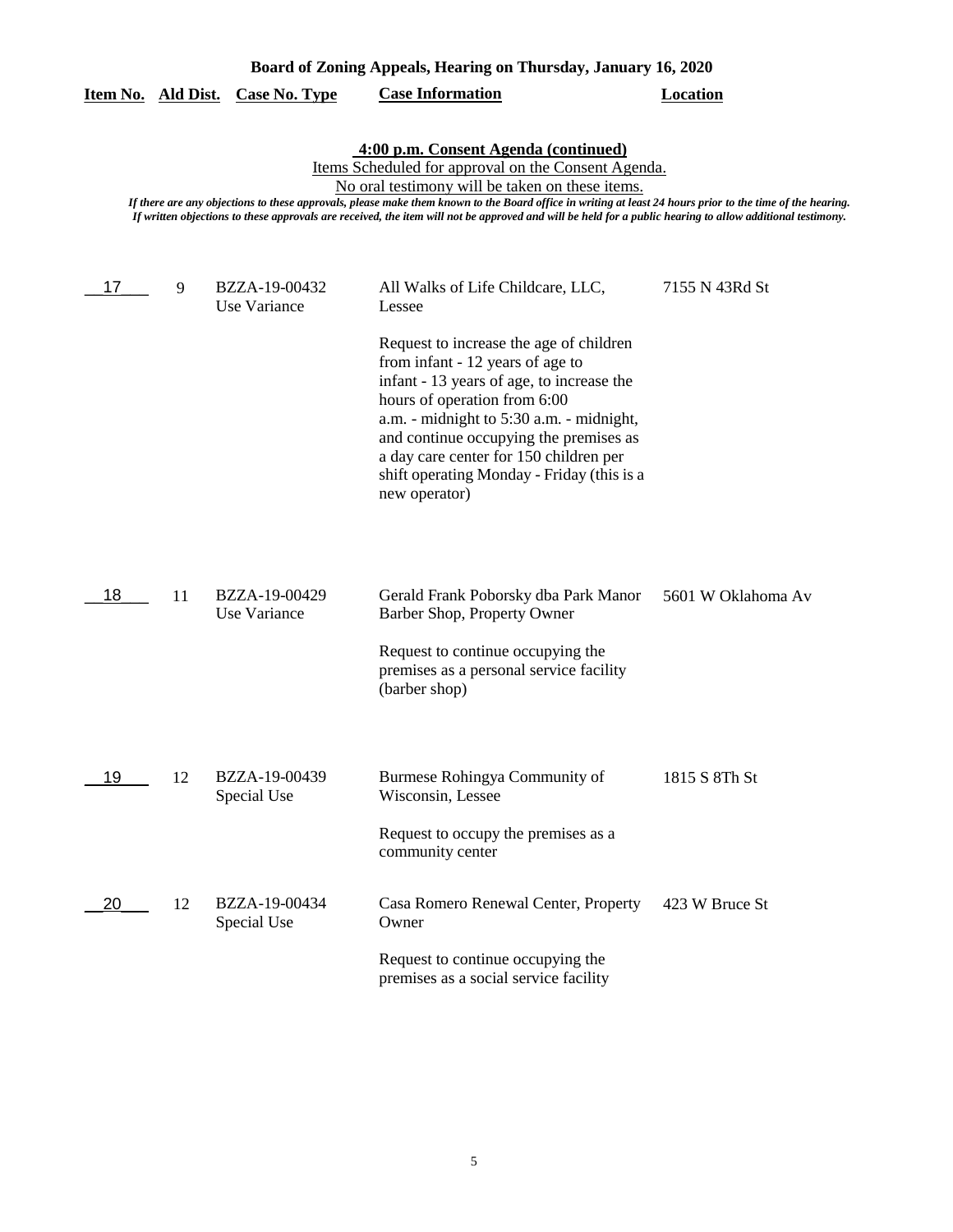| Board of Zoning Appeals, Hearing on Thursday, January 16, 2020 |    |                                                               |                                                                                                                                                                                                                                                                    |                   |  |
|----------------------------------------------------------------|----|---------------------------------------------------------------|--------------------------------------------------------------------------------------------------------------------------------------------------------------------------------------------------------------------------------------------------------------------|-------------------|--|
| Item No. Ald Dist.                                             |    | Case No. Type                                                 | <b>Case Information</b>                                                                                                                                                                                                                                            | <b>Location</b>   |  |
|                                                                |    |                                                               | 4:15 p.m. Public Hearings.<br>Please note that each item scheduled for a public hearing has been scheduled for approximately five to ten minutes.<br>If an item takes longer than its allotted time, the item may be adjourned to the next available hearing date. |                   |  |
| 21                                                             | 13 | BZZA-19-00381<br>Use Variance,<br><b>Dimensional Variance</b> | Lake Chevrolet, Inc., Lessee<br>Request to occupy the premises as a light<br>motor vehicle outdoor storage facility<br>that does not meet the minimum required<br>landscaping (This is an expansion of a<br>non-conforming use)                                    | 4153 S 20Th St    |  |
| 22                                                             | 14 | BZZA-19-00355<br><b>Dimensional Variance</b>                  | Staffing Partners, Inc., Lessee<br>Request to allow permanent window<br>signs that exceed the maximum allowed<br>display area                                                                                                                                      | 2217 S 1St St     |  |
| 23                                                             | 14 | BZZA-19-00336<br>Use Variance                                 | Early Start Daycare, LLC, Prospective<br><b>Buyer</b><br>Request to occupy the premises as a day<br>care center for 51 children per shift                                                                                                                          | 803 W Oklahoma Av |  |
| 24                                                             | 15 | BZZA-19-00421<br>Special Use                                  | infant - 13 years of age, operating<br>Monday - Friday 6:00 a.m. to 6:00 p.m.<br>ATACH'D TO THE LOVE OF, LLC,<br>Property Owner<br>Request to occupy the premises as a<br>group foster home for 8 occupants                                                        | 2416 N 44Th St    |  |
| 25                                                             | 15 | BZZA-19-00348<br>Special Use                                  | Rebuilding Your Foundation, LLC,<br>Lessee<br>Request to occupy the premises as a<br>group home for 6 occupants                                                                                                                                                    | 1505 W Cherry St  |  |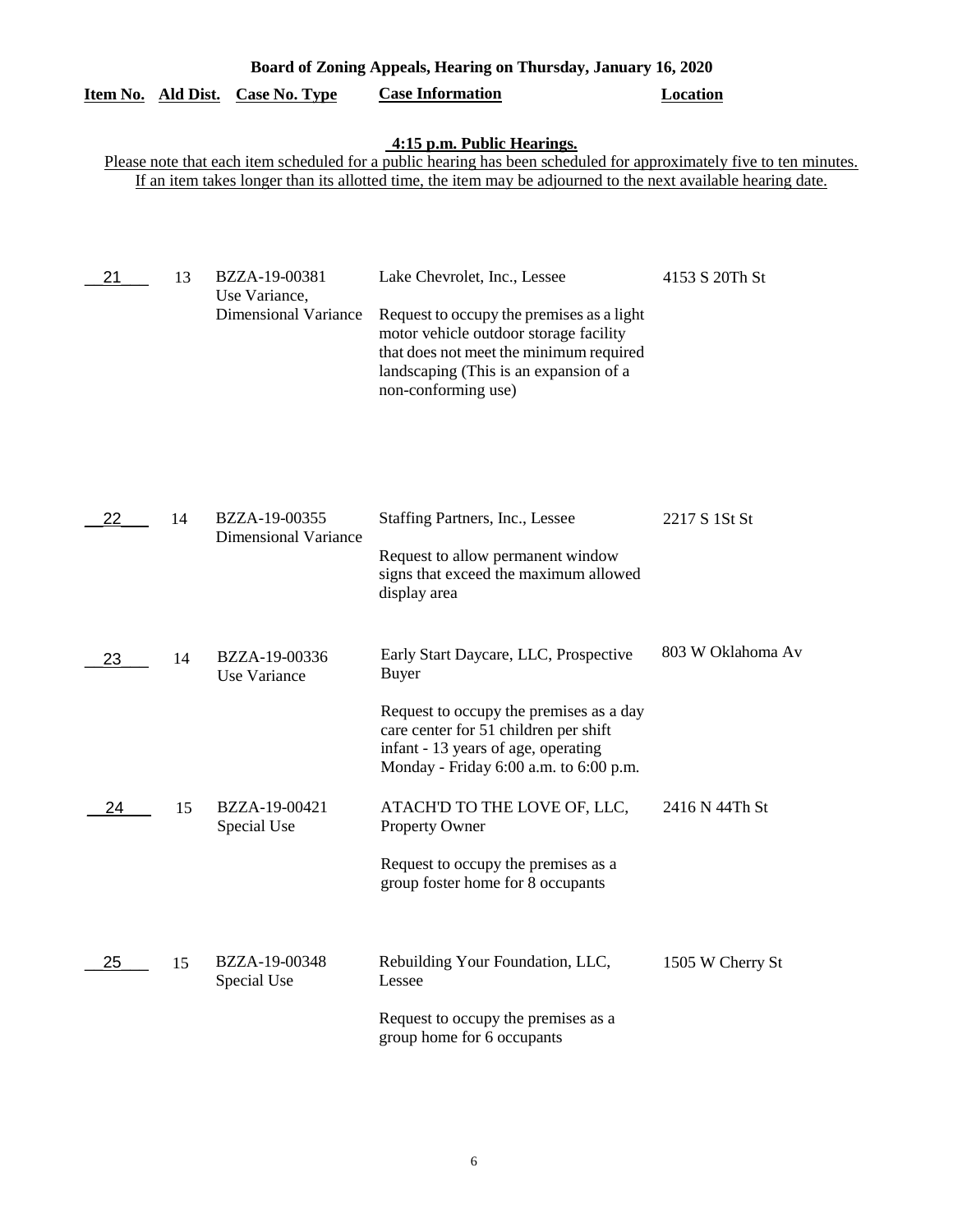|                    |   |                                              | Board of Zoning Appeals, Hearing on Thursday, January 16, 2020                                                                                                                                                                                                                |                         |
|--------------------|---|----------------------------------------------|-------------------------------------------------------------------------------------------------------------------------------------------------------------------------------------------------------------------------------------------------------------------------------|-------------------------|
| Item No. Ald Dist. |   | <b>Case No. Type</b>                         | <b>Case Information</b>                                                                                                                                                                                                                                                       | <b>Location</b>         |
|                    |   |                                              | 4:15 p.m. Public Hearings (continued)<br>Please note that each item scheduled for a public hearing has been scheduled for approximately five to ten minutes.<br>If an item takes longer than its allotted time, the item may be adjourned to the next available hearing date. |                         |
| 26                 | 2 | BZZA-19-00411                                | Short Term Financial, LLC dba                                                                                                                                                                                                                                                 | 5821 W Silver Spring Dr |
|                    |   | Use Variance                                 | AmeriCash Loans, Lessee<br>Request to occupy a portion of the<br>premises as an installment loan agency                                                                                                                                                                       |                         |
| 27                 | 3 | BZZA-19-00413<br><b>Dimensional Variance</b> | DP Dough MKE, Lessee<br>Request to allow a freestanding sign that<br>is located within the vision triangle and<br>exceeds the maximum allowed height                                                                                                                          | 1515 E North Av         |
| 28                 | 3 | BZZA-19-00415<br><b>Dimensional Variance</b> | Jennifer Roeper, Property Owner<br>Request to allow a garage in the front<br>yard on the premises                                                                                                                                                                             | 3343 N Gordon Pl        |
|                    |   |                                              | 5:15 p.m. Public Hearings.<br>Please note that each item scheduled for a public hearing has been scheduled for approximately five to ten minutes.<br>If an item takes longer than its allotted time, the item may be adjourned to the next available hearing date.            |                         |
| 29                 | 4 | BZZA-19-00386<br>Special Use                 | Interstate Parking Co. LLC, Lessee<br>Request to occupy the premises as a<br>principal use parking lot                                                                                                                                                                        | 792 N Broadway          |
| 30                 | 5 | BZZA-19-00397<br><b>Dimensional Variance</b> | <b>Christ King Congregation, Property</b><br>Owner<br>Request to erect a freestanding sign that<br>exceeds the maximum allowed display                                                                                                                                        | 9101 W Center St        |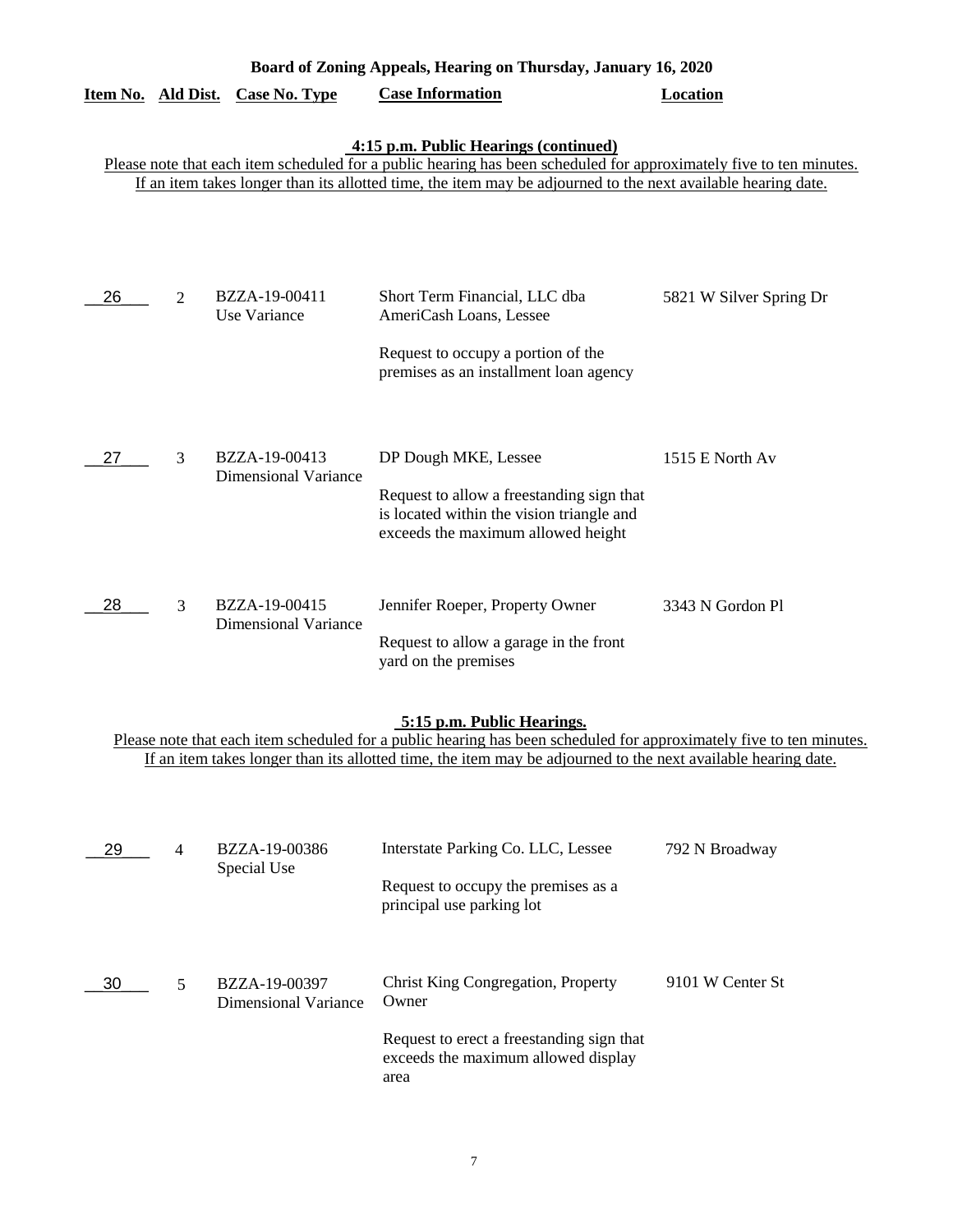| Board of Zoning Appeals, Hearing on Thursday, January 16, 2020 |                |                                                              |                                                                                                                                                                                                                                                                                                                                             |                   |  |
|----------------------------------------------------------------|----------------|--------------------------------------------------------------|---------------------------------------------------------------------------------------------------------------------------------------------------------------------------------------------------------------------------------------------------------------------------------------------------------------------------------------------|-------------------|--|
| Item No. Ald Dist.                                             |                | <b>Case No. Type</b>                                         | <b>Case Information</b>                                                                                                                                                                                                                                                                                                                     | <b>Location</b>   |  |
|                                                                |                |                                                              | 5:15 p.m. Public Hearings (continued)<br>Please note that each item scheduled for a public hearing has been scheduled for approximately five to ten minutes.<br>If an item takes longer than its allotted time, the item may be adjourned to the next available hearing date.                                                               |                   |  |
|                                                                |                |                                                              |                                                                                                                                                                                                                                                                                                                                             |                   |  |
| 31                                                             | 5              | BZZA-19-00423<br><b>Dimensional Variance</b>                 | 7833 Capitol, LLC, Property Owner<br>Request to add 4 tenant panel signs to the<br>existing non-conforming free-standing<br>sign that exceeds the maximum allowed<br>display area                                                                                                                                                           | 7833 W Capitol Dr |  |
| 32                                                             | $\overline{7}$ | BZZA-19-00387<br>Special Use                                 | <b>Wesley Bryant, Lessee</b><br>Request to continue occupying the<br>premises as a light motor vehicle repair<br>facility                                                                                                                                                                                                                   | 4344 W Capitol Dr |  |
| 33                                                             | 7              | BZZA-19-00435<br>Special Use,<br><b>Dimensional Variance</b> | S + G Junking and Towing, LLC, Lessee<br>Request to occupy the premises as an<br>outdoor salvage operation that does not<br>meet the minimum required landscaping                                                                                                                                                                           | 3153 N 31St St    |  |
| 34                                                             | 8              | BZZA-19-00353<br>Special Use,<br><b>Dimensional Variance</b> | Lomeli Auto Repair, LLC, Lessee<br>Request to occupy the premises as a light<br>motor vehicle repair facility that does<br>not meet the minimum required<br>landscaping                                                                                                                                                                     | 4104 W Orchard St |  |
| 35                                                             | 8              | BZZA-19-00458<br>Special Use,<br><b>Dimensional Variance</b> | Dhawan Corporation, Prospective Buyer<br>Request to construct a general retail<br>establishment (permitted) that does not<br>meet the minimum side street glazing,<br>exceeds the maximum allowed front<br>setback, and has an accessory use<br>parking lot located between the street<br>façade of the building and the street lot<br>line | 3530 W Lincoln Av |  |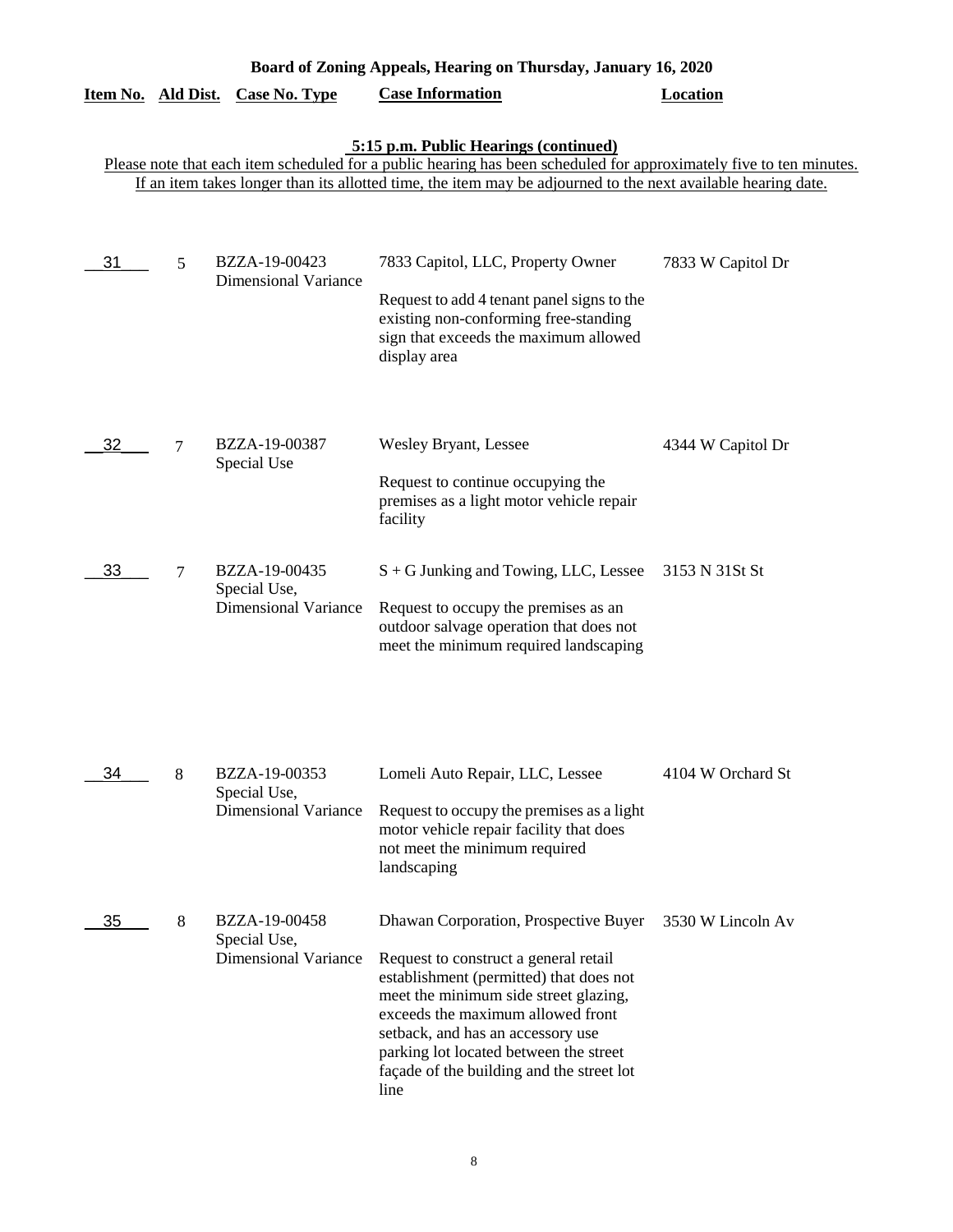### **Board of Zoning Appeals, Hearing on Thursday, January 16, 2020**

# **Item No. Ald Dist. Case No. Type Case Information Location**

# **5:15 p.m. Public Hearings (continued)**

Please note that each item scheduled for a public hearing has been scheduled for approximately five to ten minutes. If an item takes longer than its allotted time, the item may be adjourned to the next available hearing date.

 $-36$ 

| 6__ | 8 | BZZA-19-00443<br>Special Use | Fernando Castillanos DBA Lomelli<br>Auto Body, Property Owner                                                | 2808 W Forest Home Av |
|-----|---|------------------------------|--------------------------------------------------------------------------------------------------------------|-----------------------|
|     |   |                              | Request to continue occupying the<br>premises as a light motor vehicle body<br>shop (this is a new operator) |                       |

**6:15 p.m. Public Hearings.**

Please note that each item scheduled for a public hearing has been scheduled for approximately five to ten minutes. If an item takes longer than its allotted time, the item may be adjourned to the next available hearing date.

| 37 | 9  | BZZA-19-00337<br>Special Use | TJW Plant5, LLC, Property Owner<br>Request to occupy the premises as a light<br>motor vehicle repair facility                                                                                                                                                                                                                                                                                 | 9005 W Brown Deer Rd  |
|----|----|------------------------------|-----------------------------------------------------------------------------------------------------------------------------------------------------------------------------------------------------------------------------------------------------------------------------------------------------------------------------------------------------------------------------------------------|-----------------------|
| 38 | 10 | BZZA-19-00457<br>Special Use | Brilliant Minds Childcare Academy,<br>LLC, Lessee<br>Request to increase the hours of<br>operation from Monday - Saturday 6:00<br>a.m. - midnight to Monday - Friday 4:30<br>a.m. - midnight and Saturday 6:00<br>a.m. - 7:00 p.m. and continue occupying<br>a portion of the premises as a day care<br>center for 49 children per shift infant - 12<br>years of age (this is a new operator) | 7135 W Lisbon Av      |
| 39 | 11 | BZZA-19-00401<br>Special Use | Longhorn Auto Sales, LLC, Lessee<br>Request to continue occupying the<br>premises as a motor vehicle sales and<br>repair facility                                                                                                                                                                                                                                                             | 4440 W Forest Home Av |